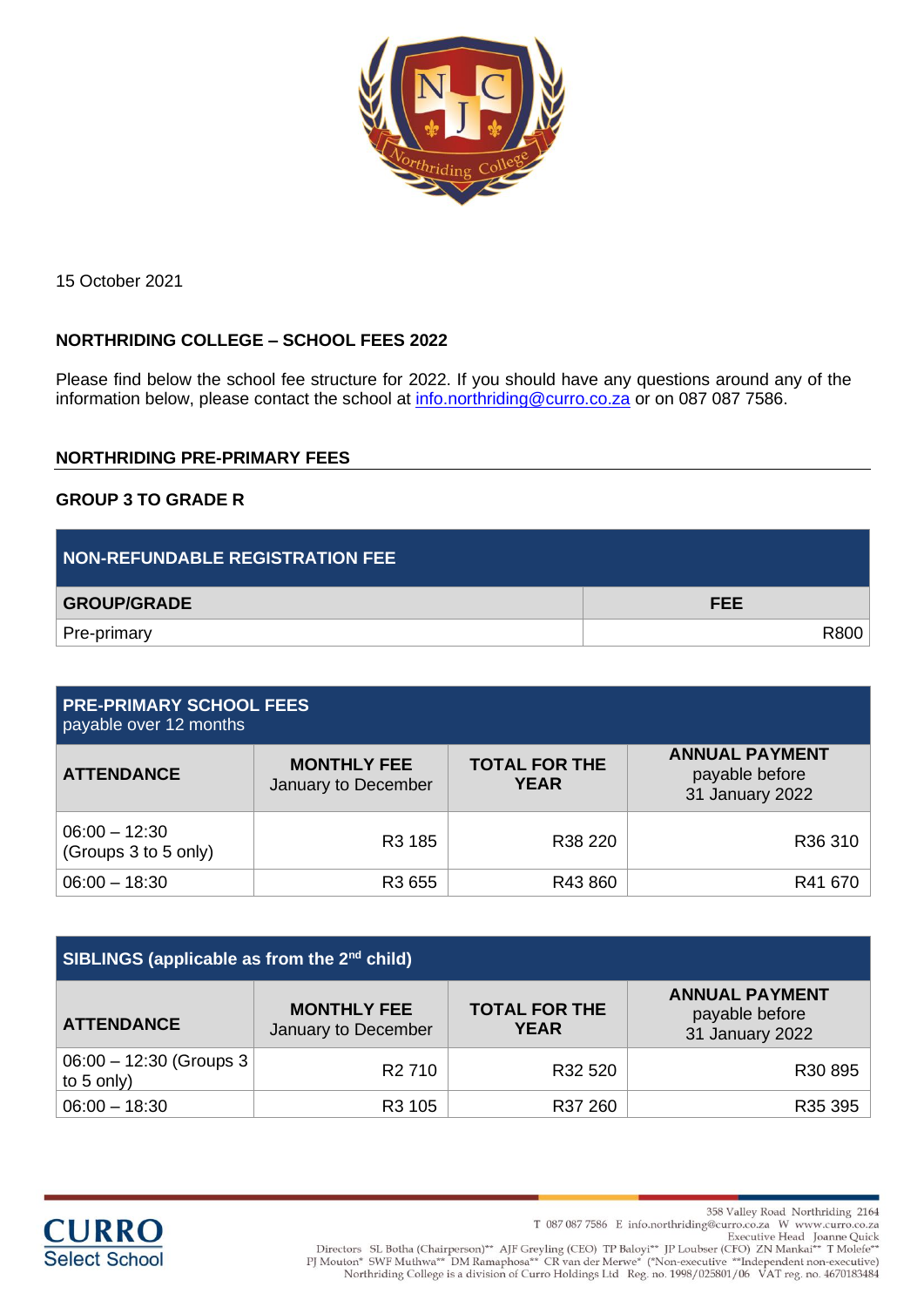# **CURRO**

#### **OTHER FEES** payable over 12 months

| <b>SERVICE</b>                | <b>MONTHLY FEE</b><br>January to December | <b>TOTAL FOR THE</b><br><b>YEAR</b> |
|-------------------------------|-------------------------------------------|-------------------------------------|
| Transport fee (return)        | R <sub>1</sub> 240                        | R <sub>14</sub> 880                 |
| Transport fee (one way)       | R715                                      | R8 580                              |
| Stationery Group 3 to Group 5 | R <sub>120</sub>                          | R1 440                              |
| <b>Stationery Grade R</b>     | R <sub>140</sub>                          | R1 680                              |

# **GENERAL NOTES (PRE-PRIMARY)**

# **1. School fees**

School fees are payable in advance by the 1st of the month.

School fees for 2022 include the following:

- Breakfast, lunch, juice and tea
- One morning snack and two afternoon snacks
- Holiday care as outlined on the 2022 school calendar (excluding December holidays)

### 2. **Stationery fees**

This is billed on a monthly basis and allows for the school to provide all stationery and art supplies throughout the year.

# **3. Late collection**

Late collection of children may result in R200 per 15 minutes or part thereof, this will be invoiced onto your monthly statement. You do have a 15-minute grace period, thereafter late collection will be billed.

### 4. **Toiletries**

You will receive a list of items in the line of toiletries which you are required to provide for your child. This includes but is not limited to nappies, bum cream, wet wipes etc.

# **NORTHRIDING COLLEGE FEES**

# **GRADE 1 TO GRADE 10**

| <b>NON-REFUNDABLE ENROLMENT FEE</b><br>payable on approval of application |            |
|---------------------------------------------------------------------------|------------|
| <b>GRADE</b>                                                              | <b>FEE</b> |
| Grade 1 to Grade 7                                                        | R3 280     |
| Grade 8 to Grade 10                                                       | R3 505     |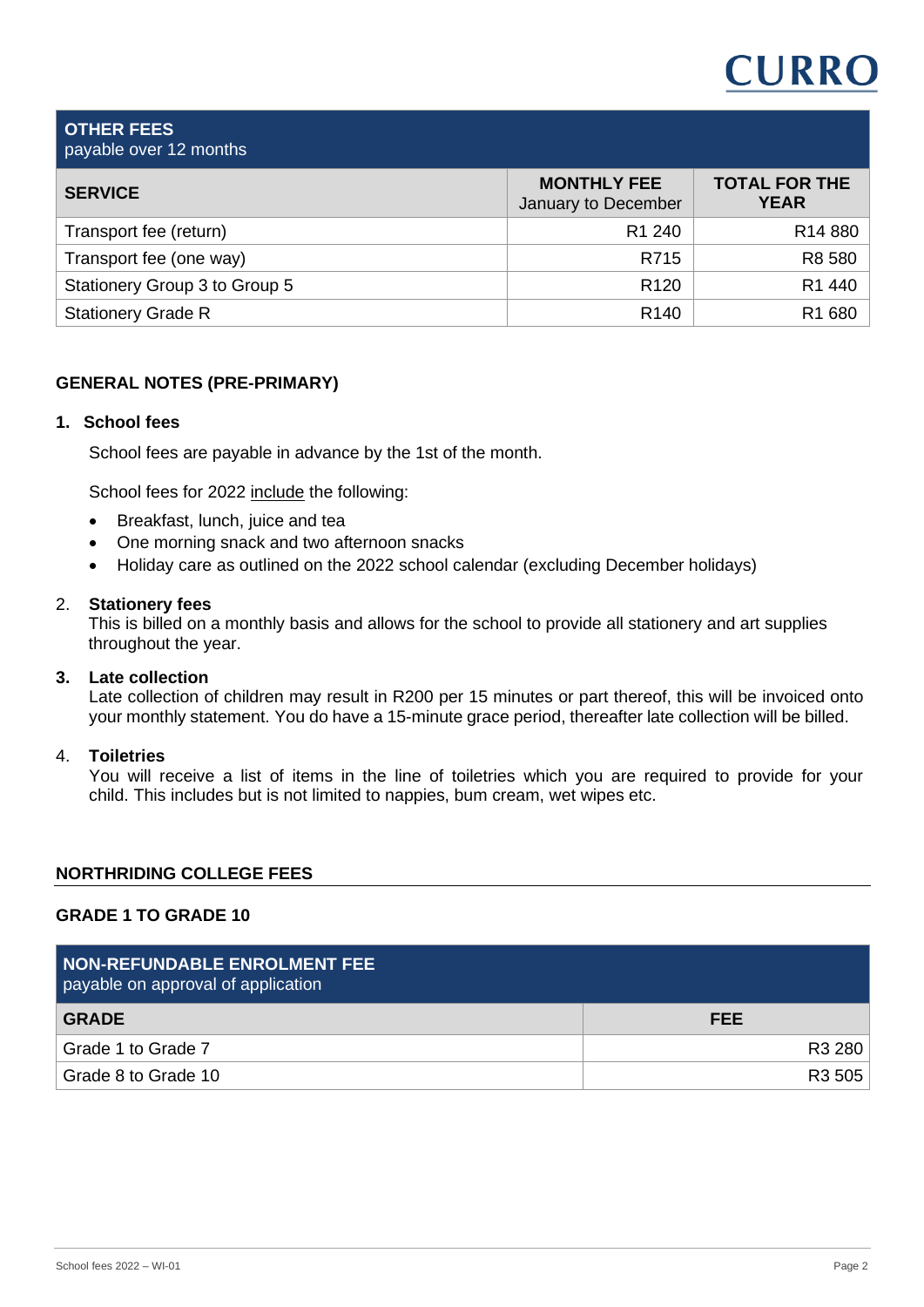# **CURRO**

### **SCHOOL FEES (siblings receive 5% sibling discount as from the 2nd child)** payable over 12 months

| <b>GROUP/GRADE</b>  | <b>MONTHLY FEE</b><br>January to December | <b>TOTAL FOR THE</b><br><b>YEAR</b> | <b>ANNUAL PAYMENT</b><br>payable before<br>31 January 2022 |
|---------------------|-------------------------------------------|-------------------------------------|------------------------------------------------------------|
| Grade 1 to Grade 3  | R4 530                                    | R54 360                             | R51 645                                                    |
| Grade 4 to Grade 7  | R4 815                                    | R57 780                             | R54 890                                                    |
| Grade 8 to Grade 10 | R <sub>5</sub> 315                        | R63 780                             | R60 590                                                    |

# **OTHER FEES**

| payable over 12 months                                                                                                                                                                             |                                              |                                     |
|----------------------------------------------------------------------------------------------------------------------------------------------------------------------------------------------------|----------------------------------------------|-------------------------------------|
| <b>SERVICE</b>                                                                                                                                                                                     | <b>MONTHLY FEE</b><br>January to<br>December | <b>TOTAL FOR</b><br><b>THE YEAR</b> |
| Aftercare (Grades 1 to 7)                                                                                                                                                                          | R <sub>1</sub> 555                           | R <sub>18</sub> 660                 |
| Aftercare day visitor (Grades 1 to 7)                                                                                                                                                              | R95 per day                                  | n/a                                 |
| Transport fee (return)                                                                                                                                                                             | R <sub>1</sub> 240                           | R <sub>14</sub> 880                 |
| Transport fee (one way)                                                                                                                                                                            | R715                                         | R8 580                              |
| Stationery, including communication book Grade 1 to Grade 3                                                                                                                                        | R <sub>140</sub>                             | R1 680                              |
| Stationery, including communication book Grade 4 to Grade 7                                                                                                                                        | R <sub>130</sub>                             | R <sub>1</sub> 560                  |
| Stationery and textbook rental Grade 8 to Grade 10<br>*Should a textbook be misplaced, your account will be billed for it to be<br>replaced to the school                                          | *R <sub>130</sub>                            | *R1 560                             |
| Wider subject choice offering<br>Grades 8 to 10: Cost per subject<br>Costs are only applicable if taken as an additional 8th, 9th or 10th<br>subject<br>(See more information under general below) | R800                                         | R9 600                              |

| <b>PAYMENT METHODS 2022</b>                                     |                                                                                                                                 |  |  |
|-----------------------------------------------------------------|---------------------------------------------------------------------------------------------------------------------------------|--|--|
| Method 1                                                        | Annual payment in advance, due by 31 January 2022.                                                                              |  |  |
| Method 2                                                        | Debit-order payments, which can be scheduled monthly in advance x 12 months on or<br>about the 2nd, 16th or 26th of each month. |  |  |
| YOUR FAMILY CODE IS REQUIRED AS THE REFERENCE FOR ALL PAYMENTS. |                                                                                                                                 |  |  |

Please note that **cash is not accepted as a form of payment for fees** at the school.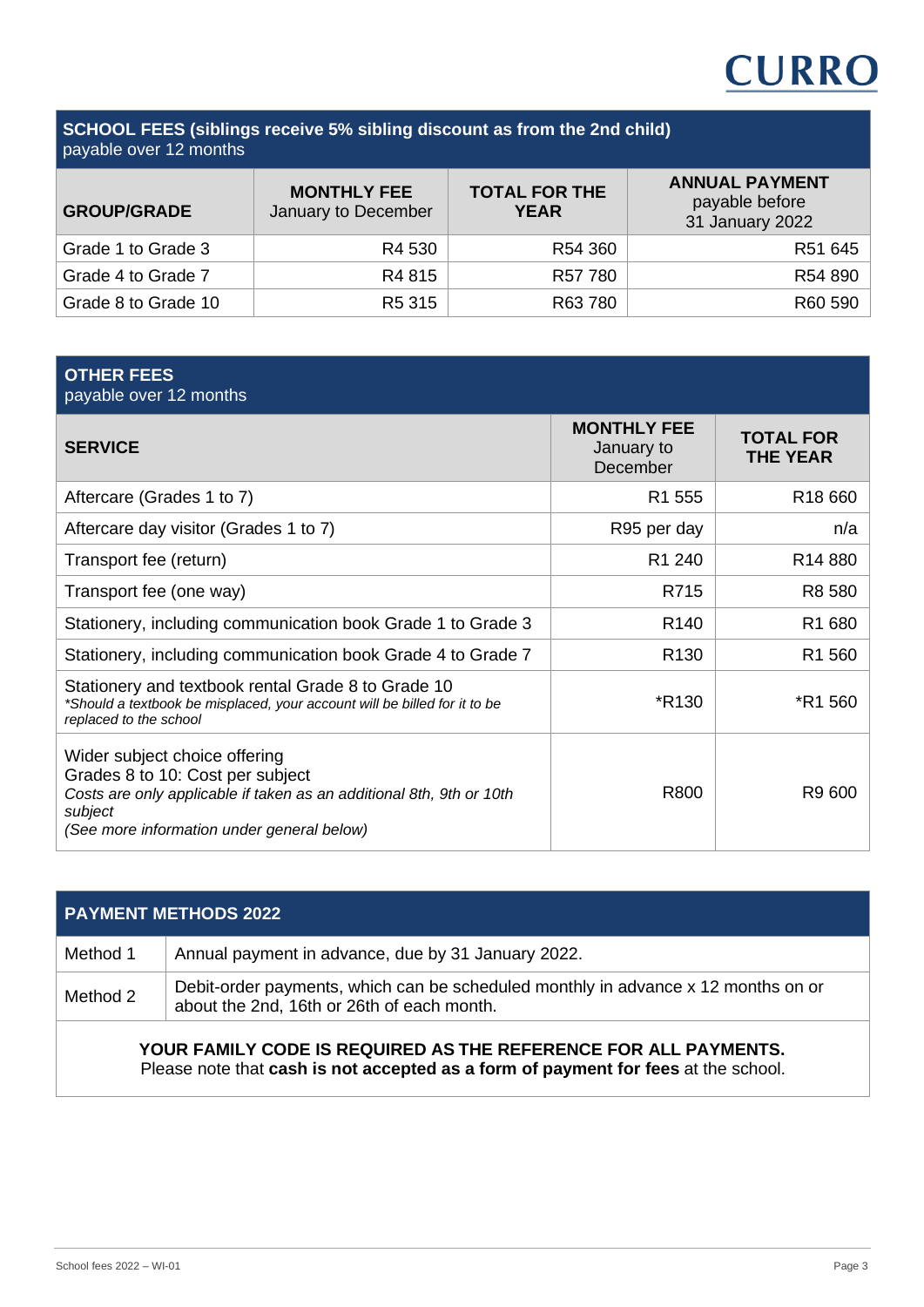

# **DEBIT-ORDER COMPLETION**

If you are not yet paying by debit order, we request that you do so as soon as possible since this substantially reduces the administrative burden to identify deposits into our bank account and allocate to the correct learner accounts. We rely on predictable monthly cash flows to manage our affairs.

Please complete a debit-order form and deliver it by hand to the school's bursar before 3 December 2021. The form is available from the school and on the Curro website at www.curro.co.za.

### **GENERAL NOTES (NORTHRIDING COLLEGE)**

#### **1. School fees**

School fees for 2022 exclude the following:

- All textbooks and learning materials (excluding high school)
- School uniforms
- Additional stationery that may be required
- Entrance fees, travel costs, accommodation and food for school excursions and sports trips, unless otherwise advised by the school
- School photos
- Therapists' or psychologists' fees

#### **2. Aftercare fees**

Aftercare fees for 2022 include the following:

- One meal per day and an afternoon snack
- Supervision
- Limited homework support
- Holiday programme as shown on the 2022 school calendar

Aftercare fees for 2022 exclude the following:

• Specialist subject and homework support

#### **3. Wider subject choice offering**

A wider subject choice offering is now available to all learners at Curro and Curro-managed schools across the country. The online classes are available during normal class times. An additional charge is applicable to learners who opt for an additional subject (8th, 9th or 10th subjects), as outlined below.

| <b>SUBJECT</b>          | <b>GRADES</b> | <b>MONTHLY FEE</b><br>(only for 8th, 9th,<br>10th subjects) |
|-------------------------|---------------|-------------------------------------------------------------|
| Accounting              | Grade 10      | R800                                                        |
| AP English              | Grade 10      | R800                                                        |
| <b>AP Mathematics</b>   | Grade 10      | R800                                                        |
| <b>Business Studies</b> | Grade 10      | R800                                                        |
| <b>CAT</b>              | Grade 10      | R800                                                        |